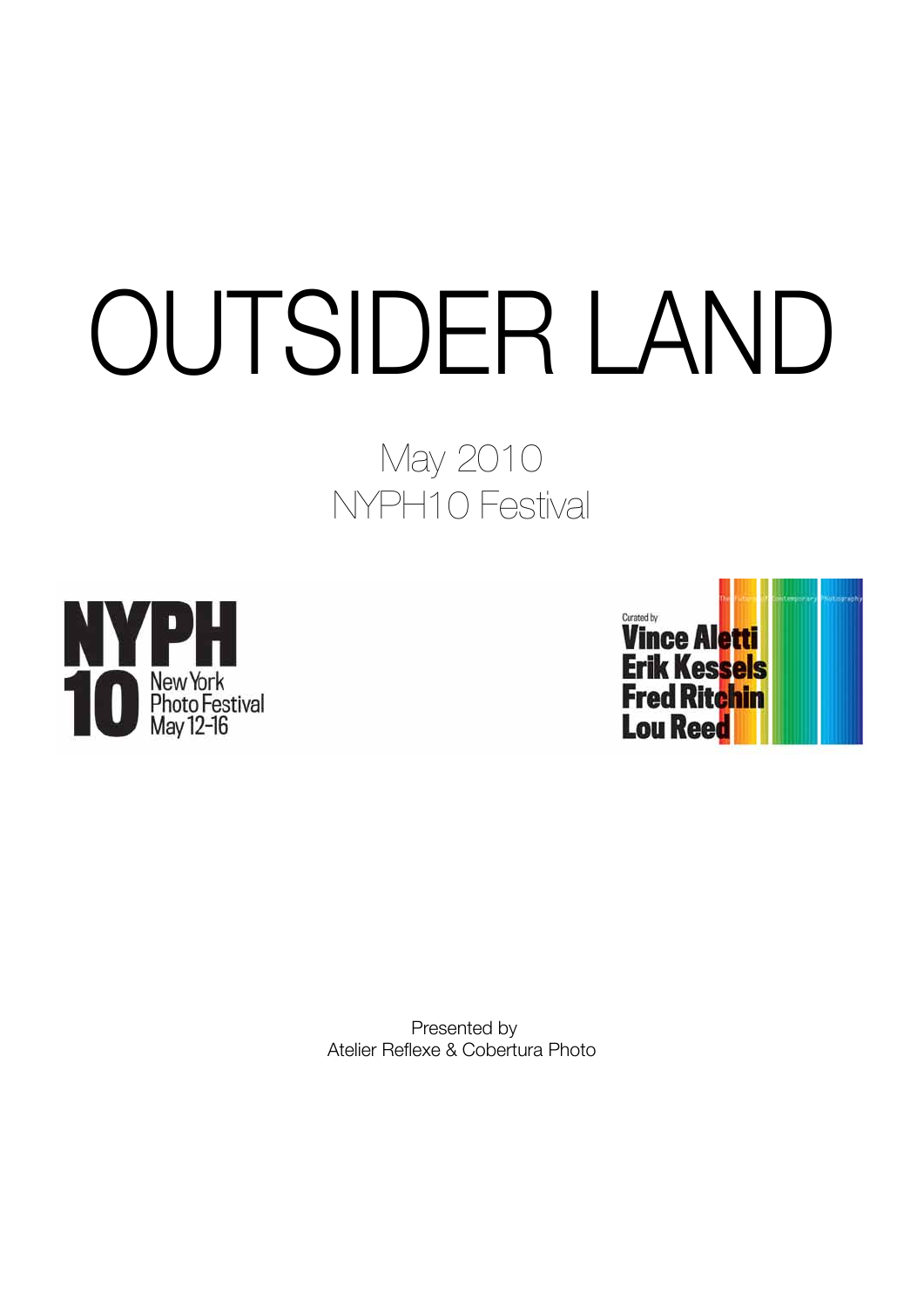# OUTSIDER LAND

managed by Véronique Bourgoin

#### Artists :

Antoine d'Agata Véronique Bourgoin Joan Gannij Les Hole Garden Bruce Kalberg Anne Lefèbvre Jochen Lempert Boris Michaïlov Juli Susin Miroslav Tichy Atelier Reflexe's Photographers :

Thomas Brosset Manuela Böhme Sophie Carlier Philippe Gerlach Josquin Gouilly Frossard Sandra Schmalz Sarah Toumayan Margot Wallard Morgan Willard Spanish correspondents Cobertura Photo :

Rodrigo Gomez Reina Agustin Hurtado Antonio Perez Alberto Rojas Maza

Administration : Stéfanie Gattlen





www.bourgoin.name www.atelier-reflexe.org www.silverbridge.name www.coberturaphoto.com Atelier Reflexe 16 rue du Ruisseau F-93100 Montreuil 0033 (0)1 48 59 60 01

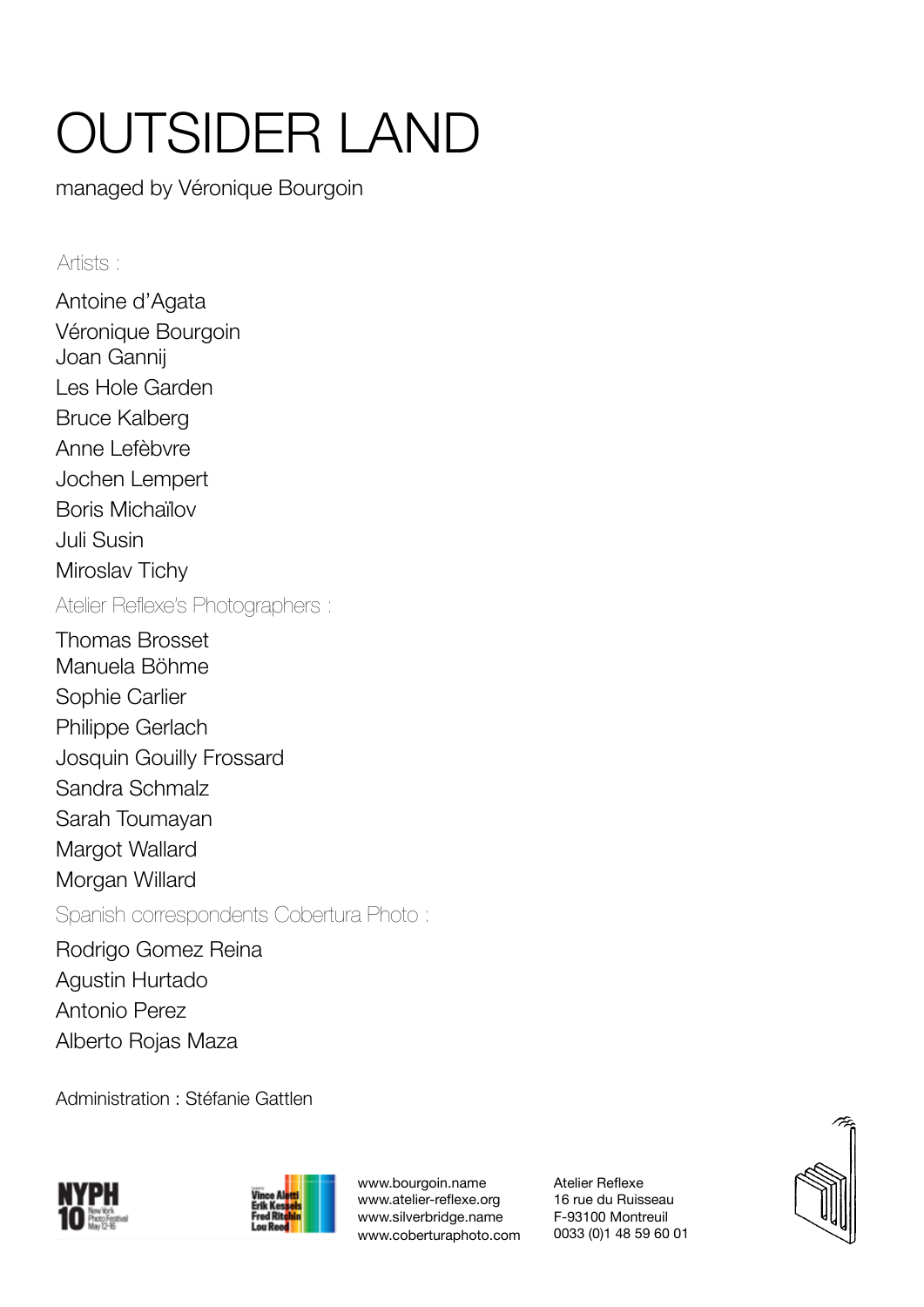# OUTSIDER LAND

Véronique Bourgoin, French artist and director of the Atelier Reflexe, founded in 1994 in Montreuil-Sous-Bois (Paris), unites around the theme 'Outsider land' a group of established European artists and young French photographers who belong to the Atelier Reflexe.

'Outsider land' explores divergent visions that play with the landmarks of normality. A social critique, a radical engagement, a refusal of norms, a poetic imagery - this project presents a photographic panorama that escapes standard reality. It shows works that disrupt references and reflect a world on the fringe of society; the artists adopt paths on the borders of the official market, including their creation in a parallel world; or other works deriving from an imaginary universe which efface the frontiers between reality and fiction.

'Outsider land' questions both the artist and the spectator about their place in reality faced with the evolution of the contemporary world.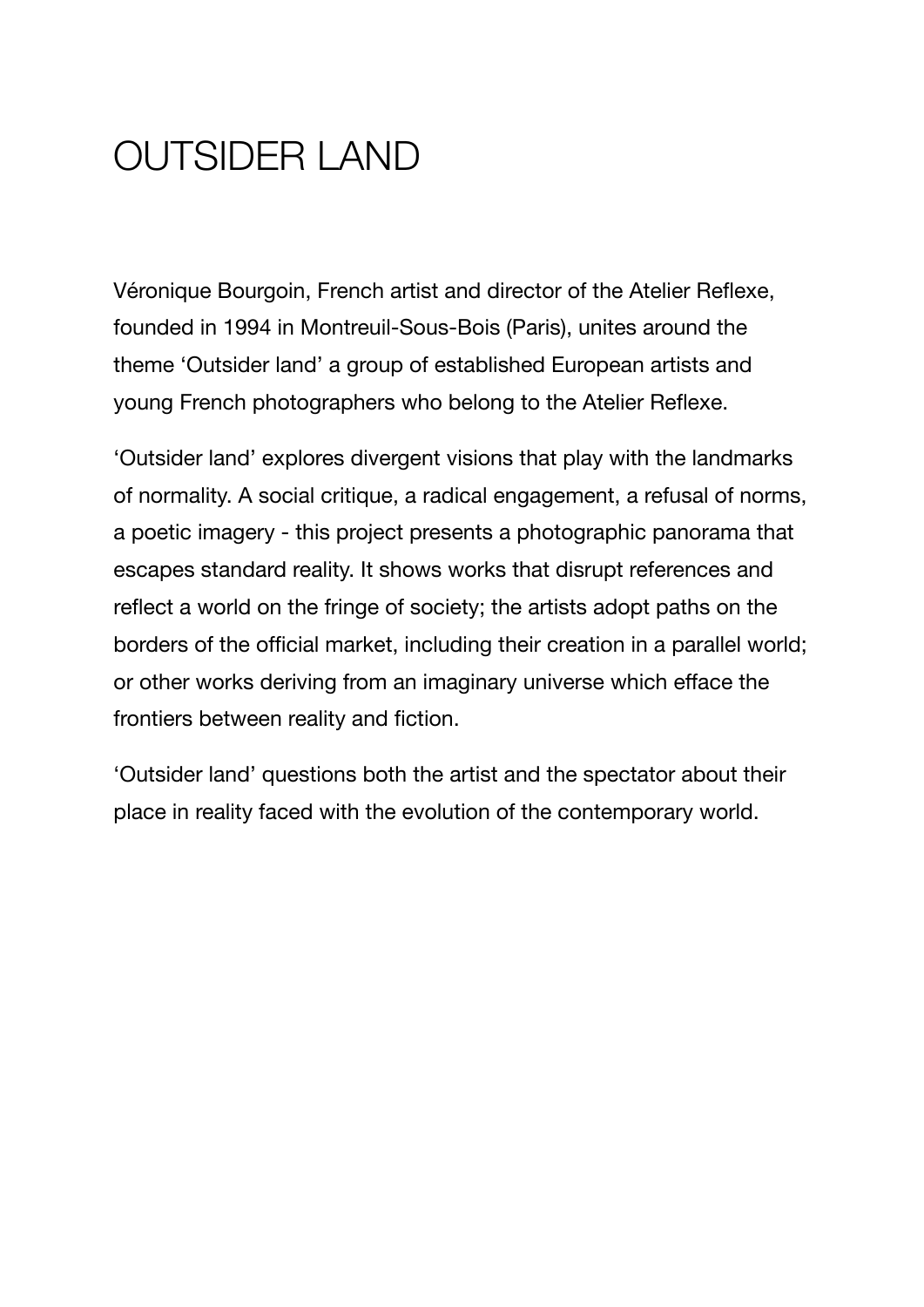## Antoine d'Agata

Born in 1961 in Marseille.

He left France in 1983 and for ten years lived abroad. In 1990, he initiated himself with photography at the lCP in New York, with Larry Clark, Nan Goldin… In 1991 and 1992, he was the assistant to the editorial office of the agency Magnum in New York. He returned to France in 1993 and stopped all photographic activity until 1996. In 1998, his first book was published: De Mala Muerte. The gallery VU has presented his work since 1999. He was awarded the Prix Niépce, in 2001. In 2004 he gets back together with the agency Magnum Photos in 2004 and films 'le Ventre du Monde', his first short film in video.



He lives and works in Paris.

'A photographer can be defined through and by the act from where it comes. The photographic gesture becomes the equivalent of the perceptive act itself.

Through the infringement of the frontier ordinarily separating the photo from its subject, I have become the object of my pictures, an actor, and prisoner of my own scenario.

Art cannot exist in a space separate from life. My photographic project is an autobiographic realisation.

I document what I live while I'm living it, unable to exist without photography that has become rooted to my fears and desires and feeds off them as if they were living flesh.' (Antoine d'Agata)

Selected latest exhibitions:

2009 De l'Agonie - Invitation from Nan Goldin, Rencontres de la Photographie, Arles - Atelier De Visu, Marseille Ana - Los Angeles County Museum, USA

2008 Situations - Rat Hole Gallery, Tokyo, Japan - Insomnia - Photographers Gallery, London, England - Photographer Ru Gallery, Moscow, Russia - 'Vortex' La mar de Musicas, Cartagena, Spain - 'Paysages' Centre Culturel Français, Phnom Penh, Cambodge

2007 Metropolitan Museum of Photography, Tokyo, Japan - Photographers' Gallery, London, England - Centre culturel français de Belgrade, Yugoslavia - Rat Hole Gallery, Tokyo, Japan - Scénographies urbaines, Kinshasa, Congo - Stills Gallery, Sydney, Australia

Selected publications:

1999 De mala noche, ed. En Vues, France

- 2001 Hometown, ed Le Point du Jour Editeur & Galerie du Théâtre, France.
- 2003 Vortex, ed. Atlantica
- 2003 Insomnia, ed. Images en Manoeuvre, France
- 2004 Stigma, ed. Images en Manoeuvre, France
- 2007 Situations, Text Antoine d'Agata, ed. Hysteric Glamour, Tokyo, Japan
- 2009 Agonie, Actes Sud, France

*The project «Outsider Land» presents the lesser known pictures of Antoine d'Agata, entitled 'Psychogéographie', a term borrowed from Guy Debord to qualify 'the effects of a place on one's affective behaviour, his or her wanderings in a town following its tides, points of interest, parts to avoid…'*

*Large colour photomontages on Marseille and Cherbourg, where people appear facing or with their back to the camera are digitally incrusted into deserted urban spaces or ports. This series of pictures by Antoine d'Agata makes the inhabitants of these towns face their nightmares and shows them what they don't want to see. In succeeding an impossible integration with these montages, he creates a feeling of discomfort, works on the wrong image we have, whether it be the Kurds or the people living in the northern part of Marseille, even when we look at them empathetically.*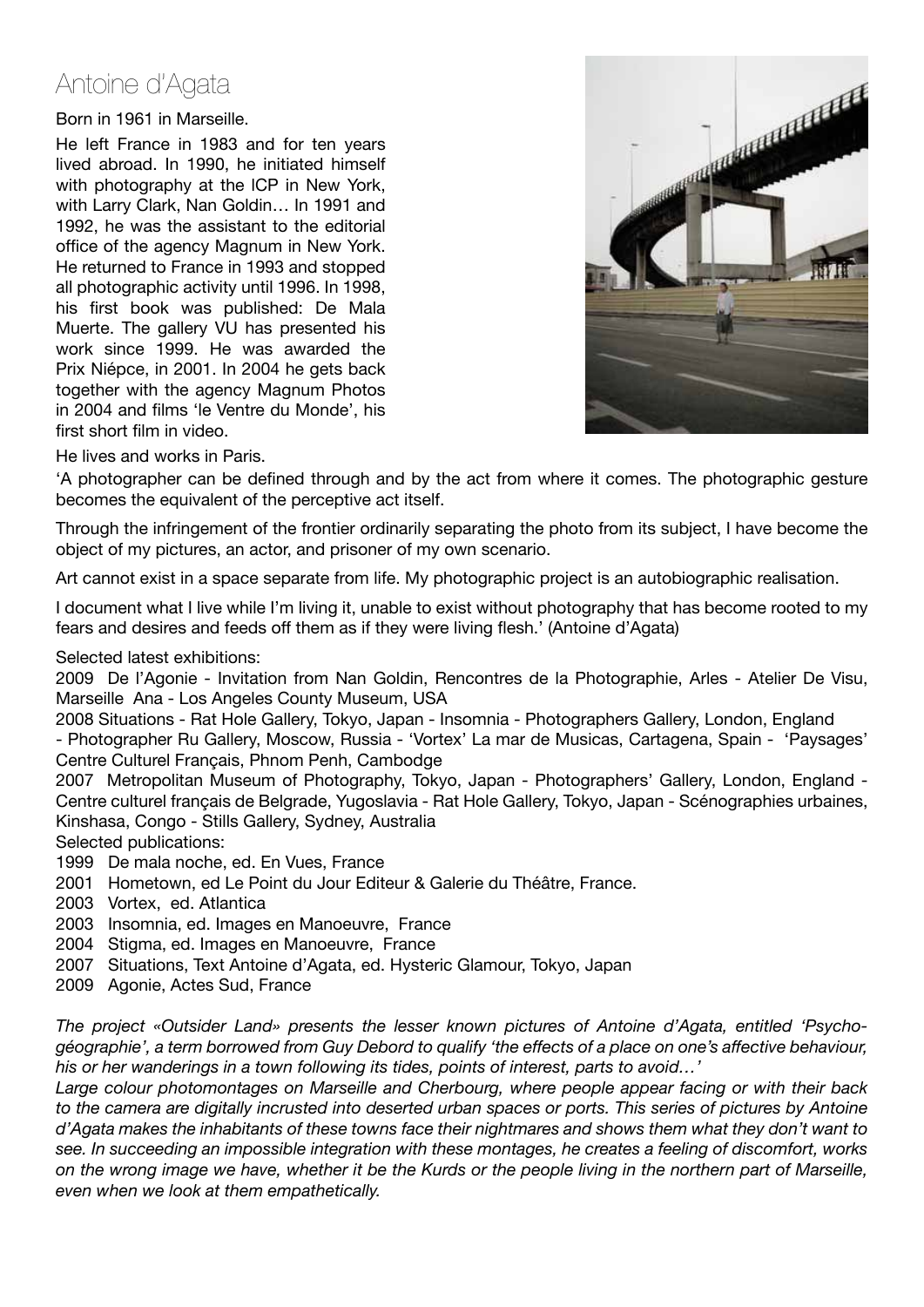#### Véronique Bourgoin

Born 12th November, 1964 in Marseille.

Since her graduation from the Ecole Nationale Supérieure des Beaux Arts de Paris in 1992, she makes photographic research through painting, sculpture and experimental films. Very early on, she asserted her taste for an artistic approach that is both personal and collective. In 1988, she moved to Montreuil in France with Juli Susin, to a place which federates an international network of artists, historians and friends to conceive of and realise projects. In 1994, they founded the Atelier Reflexe, a pedagogical project for the creation and promotion of young photography through a programme of workshops, exhibitions and publications. She invites and collaborates with artists and key figures



like Jean-Louis Leibovitch, Dirk Bakker, A. D'Agata, M. Ackerman, Nina Korhonen, Friedl Kubelka, R.Ohrt, Gelatin, A.Kaminsky, Anders Petersen, M&M Auer…Editing, which has always been a means of expression in her personal research, is also the opportunity for working with other artists. Since the creation of Silverbridge, she has been working with Juli Susin and Roberto Ohrt, its directors, where international events are organised around the themes of artists' books. In May 2007, she went on a tour to China where she gave performances and concerts for her own project 'Karaoke Kremake in China' accompagnied by her group The Hole Garden, created in 2004.

Since 2004, along with her European partners, she has directed several artistic projects financed by the European Commission: 'EX-IN' 2004-2005, 'EU Women' 2006-2008 and the new project True or False?' that will take place in 2010 and 2011. These projects support both her personal and collective artistic approach via creation, education, edition and work as exhibition organiser. They are shown in festivals, museums and galleries of international renown.

She lives in Montreuil, France.

Selection of the latest exhibitions :

2009 Le Brouillard du Dr. Céramique, curator Silverbridge, with Jonathan Meese and Juli Susin - Jean Claude Binoche, Paris. - Tin Time Trace, LA Art Center, Los Angeles, USA - Magic Trick, curator Véronique Bourgoin - NYPH, Photo Festival, New York, USA, From a distance, WCW-Gallery and Niklas Schechinger Fine Art, Berlin

2008 LA in Fire, curator Silverbridge and CIA, Galerie David Lawrence, Los Angeles, USA

EU Women, City of Women, curator Véronique Bourgoin, Centro de la Fotografia, Almeria, Espagne NYPH, Photography Art Fair, New York, Ideal Glass Gallery, New York, USA - Good Night Mister Monte Cristo, with Juli Susin CIPM, Musée de la Vieille Charité, Marseille, France, Ship High In Transit, Art Seamen Club, **Hamburg** 

Selection of publications :

- 2009 *Okeyfenokee*, Atelier Reflexe, France
- 2008 *Ship Hight In Transit*, Silverbridge, France
- 2006 *40 Buster'Nickerchens*, ed. Silverbridge, France
- 2003 *Sozial romantismus* ed. Fotohof, Austria
- 2002 *Lust Ice*, ed. Silverbridge, France
- 2000 *Mr Schurken Stuck*, ed. Maeght, France
- 1997 *Willie ou pas Willie*, ed. Oto House Publishing, New York & Fabrique des Illusions, France
- 1995 *Les fables d'une étrange lucarne*, ed. Cosa Nostra Expérimentale, France, Russia

*The project «Outsider Land» presents Véronique Bourgoin's pictures that show the strangeness of the worlds of our subconscious. The characters wander in space like sleep walkers who, in their roaming, cross illusory worlds where reality wavers between dreams and nightmares. This is what raises the problem of power that we have today of diving all the works of appearance into a state of permanent mystification.*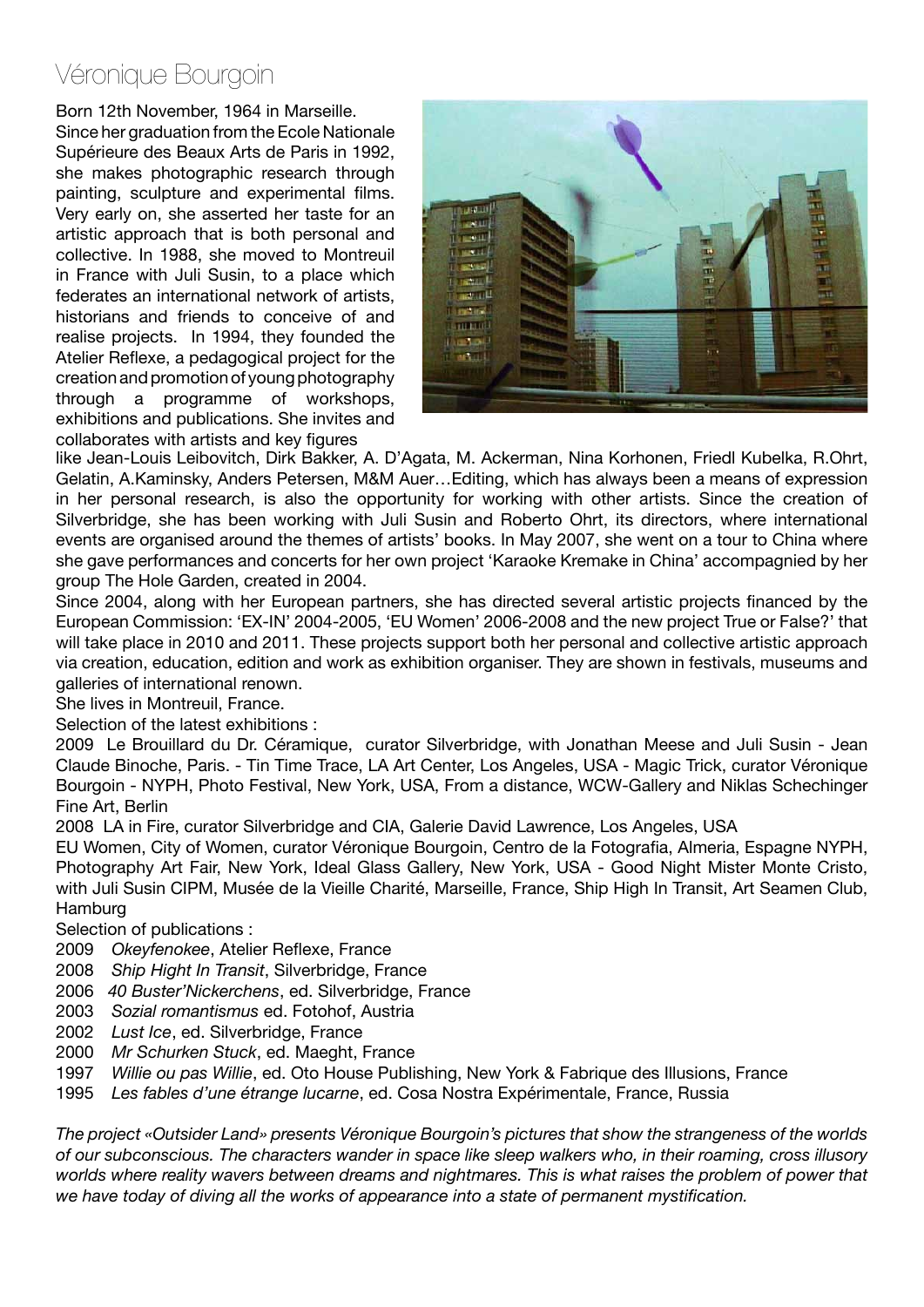# Joan Gannij

Joan Gannij began her career in America in 1973 as a writer/photographer, rock and roll disc jockey and creator of two syndicated radio talk shows. Born in New York, raised in Hollywood, she worked on both coasts before relocating to Amsterdam in 1987. She has published two chapbooks of poetry, with a third to be published later this year, «Wounds of Change».

«My mother Adele was a photographer in Hollywood in the 50s, which certainly influenced me as a child who preferred to hang around her darkroom reading Life Magazine and Popular Photography than playing kid´s games. When I was eight I put out my own newspaper (circulation of 10!) the Sunset Boulevard Gazette, so I have always divided my time between writing and shooting pictures. I just changed my equipment slightly over the years.

Though she continues to still shoot the occasional portrait, Joan Gannij has chosen to focus on her writing since 1984, and is currently working on «Going Dutch», a novel in progress, and two children`s books. «After the fateful demise of my «Frigid Air» project (A Book of Famous People and Their Refrigators) in 1976.



«I got burnt out on the celebrity scene in L.A., which is why shooting literary figures like Charles Bukowski and Henry Miller, and later, my reportage on a homeless woman was so gratifying. There was something deep and soulful behind their eyes that camera picked up. An integrity of spirit which I also wanted to reinforce in my own life as well as in my work --- which ultimately motivated me to leave America for Europe.»

«In these ´found´ portraits of Charles Bukowski, which I only rediscovered and printed for the first time following his death two years ago, one sees the humanity behind the formidable myth of the ´dirty old man with a bottle in his hand´ which he cultivated so slyly. It´s like Picasso told Gertrude Stein, when she professed to hate his portrait of her: ´Just wait twenty years.´» Indeed, twenty years later, these portraits show you the many faces of Charles Bukowski, the man behind the myth.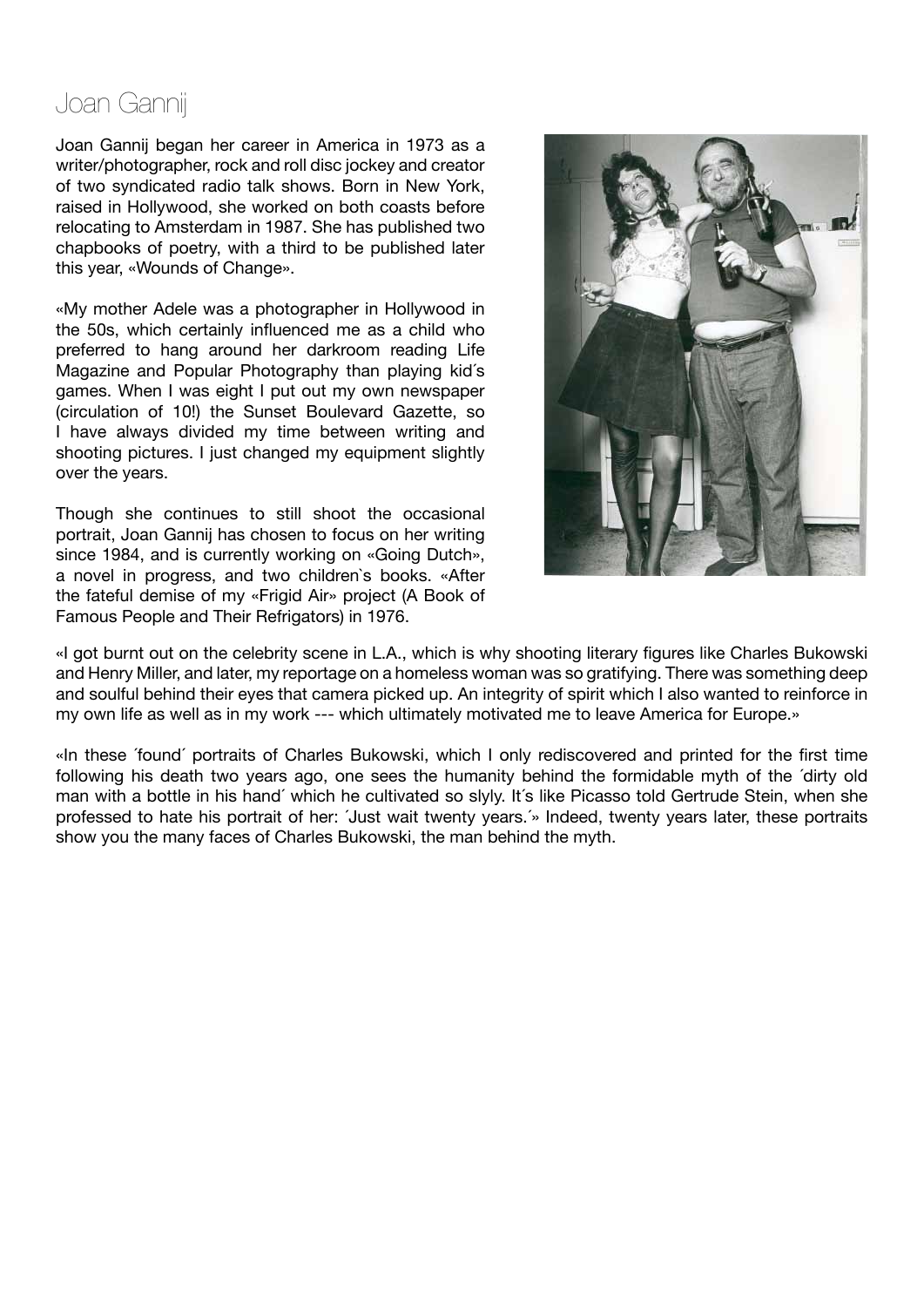#### Les Hole Garden

The Hole Garden is a group of girls created in 2004. It is the continuation of an artistic project by the leader of the group Vero Cruz. Such figures escaped from paintings and pictures, the Hole Garden animate the space and change in a playful world to foil the frontiers of reality. Performances, videos and music present this group which remains mobile and flexible according to the place, project and the situations. Vero Cruz was invited by Silverbridge to Miami Art Basel in 2005 and to Mexico City in 2006, to join 'Los Chowchillas' and present its pictures and sing at special evening events of the The Nappy Dugout from the mythical Transcontinental Gallery.



*In the spring of 2007, the single 'I wanna be your Horse', was released with an original video realised by Véronique Bourgoin. The Hole Garden also began the project 'Karaoke kremake in China', by a tour in China,*  with, on the programme the leitmotif of the group: spontaneous public performances and photos. In 2008, *the group was invited by the Ideal Glass Gallery in New York to inaugurate the exhibition 'EU Women in US' presented during the photo festival NYPH, with a new single, paying tribute to the book by Jason Roadhes '1724, birth of the cunt'. A concert on the same theme inaugurated the exhibition 'Good Night Mister Monte Cristo' in Marseille at the Musée de la Vielle Charité - CIPM.*

*«Outsider Land» will be showing a series of videos made by Veronique Bourgoin with the original documentation of the Hole Garden's performances in China. This series entitled 'Karaoke Kremake in China' is a project which ridicules the Asian mass marketing, the 'Made in China' and copy culture, by playing on the image of the European woman confronted with the global scale of the symbol of Asian manufacture and the Asian woman on the scale of her own daily life. The idea is to outwit the history and geography of western and eastern societies, and to import from the daily Asian life information on a society that is continually mutating. Distances become elastic between Europe and Asia and the aim is a prism to show the invisible parts of a world that escapes us and continues to surprise us.*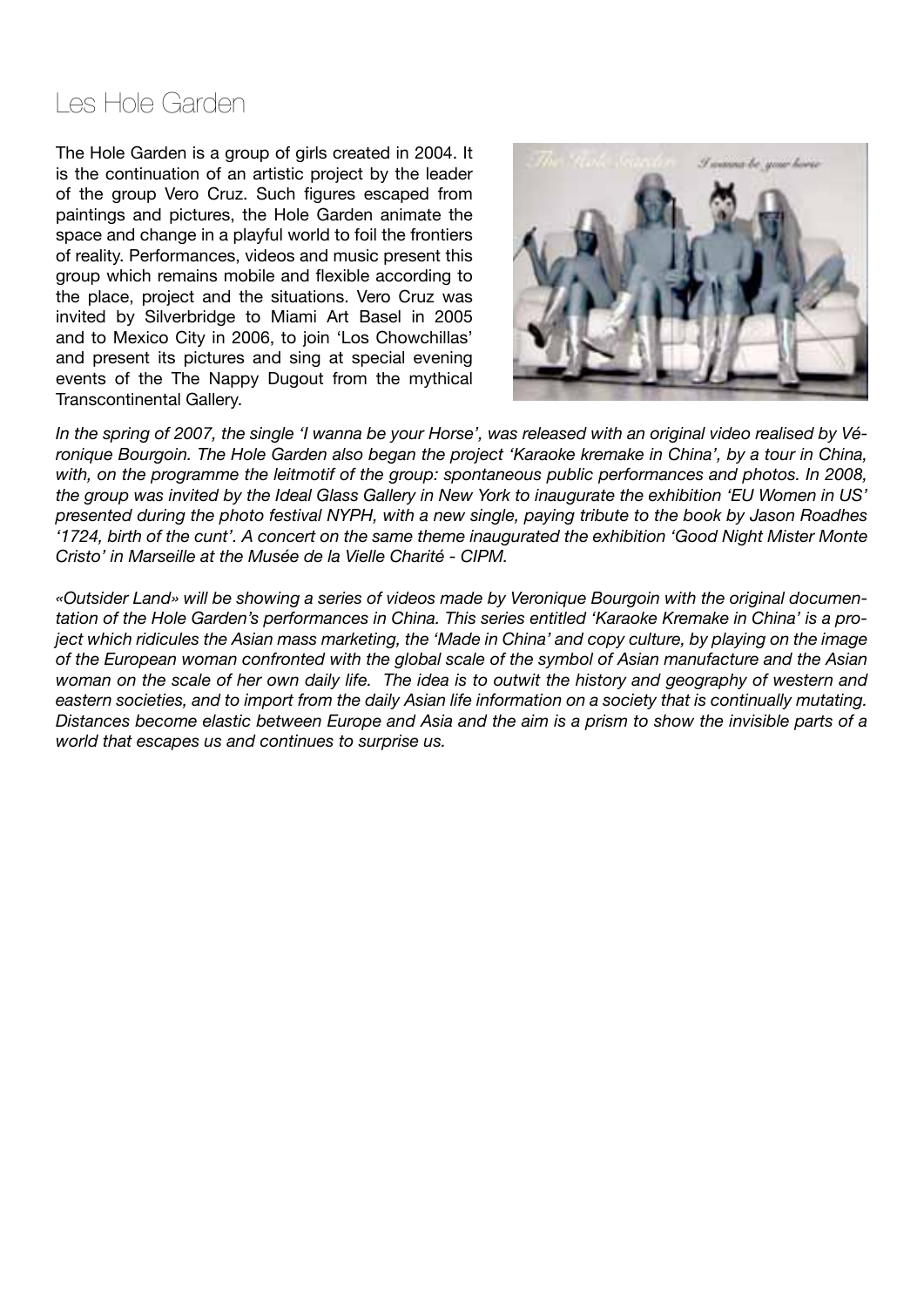# Bruce Kalberg

From 1979-1984 Bruce Kalberg photographed virtually every band and personality against the backdrop of the first rush of Punk Rock in Los Angeles and Hollywood. As publisher and chief creative force behind NO MAGAZINE (NOMAG) Bruce photographed both the music and art scene nightly in his studio in Echo Park creating a portrait of fashion and underground culture like no one else. This was the real culture made up of outsiders, losers, immigrants, Punk Rockers from generation one ('76-'82) living in Hollywood thirty years ago, more crudely wrought lives outside of the sparkle and spotlights than the Entertainment Industry would have you imagine. The obverse of the coin of the world presented nightly on shows such as Entertainment Tonight, this was the heart of Hollywood.



Each photograph is a unique work of art incorporating a backdrop that was custom built for those that stood in front of it. The backgrounds were constructed from pieces of outdoor advertising, carpet parts and other street remnants. They were painted over with geometric shapes organic repetitions and a pop art sensibility that reflected the world of underground Hollywood culture. The backgrounds enveloped the subject and flattened the space so that subject and background where one. These portraits are evidence of a unique time in Hollywood and also the art of a multidimensional artist. The interaction between the various bands and Bruce Kalberg, publisher and photographer, are funny, intimate and real. The images are both reflection of the scene and after their publication in NOMAG were responsible for giving a visual identity to the culture and our memory of it. NOMAG provided a voice and look for many generations and is currently as relevant as when it was created. It was new, dangerous and exciting 30 years ago and still is today.

An artist and photographer, Bruce Kalberg studied fine art in London at the Croydon College of Art (1970- 1974) and in Los Angeles at Otis Art Institute (1976-1978). He created NOMAG as an extension of his art studies.

In 1995 Bruce Kalberg under the name of Bruce Caen, published SUB-HOLLYWOOD. The story of a 1980's publisher of a counter culture magazine. The novel is the story of an underground music magazine publisher in his 20s finding his way through the Los Angeles art world and the raucous tough Punk music scene. This is the same Art community and environment that Gary Panter, at that time an L.A. resident, and Raymond Pettibon gave visual definition to and the same environment that inspired their early work. The novel continues the vision of NOMAG and of Bruce Kalberg/Bruce Caen as an integral part of Hollywood culture. Part Time Punks DJ Michael Stock

Michael Stock is a Part Time Professor and a Part Time Punk—which means he is a DJ at three clubs in Los Angeles (PART TIME PUNKS every Sunday at The Echo; PUNKY REGGAE PARTY every Friday at La Cita and HUNGRYBEAT which happens at least two Saturdays a month at La Cita). He also has a weekly radio show on KXLU (88.9FM in Los Angeles/www.kxlu.com everywhere else) every Thursday from 3-6pm PST. Michael spins strictly vinyl and mostly the sounds of punk, post-punk, minimal synth, industrial & DIY circa 1978-84 (though he's also a great lover of Indiepop, Twee and Shoegaze sounds). For awhile, he was also writing a monthly column on vinyl records called "The Bins" for Flaunt Magazine, which was something like a cross between Lester Bangs and Theodor Adorno. But now, he's at work on his second novel, tentatively titled All's Well That Ends. Along the way, he has taught a number of courses on Punk, The History Of Comic Books and even things like Writing, Film Aesthetics and Drama at places like UCLA, UC-Irvine, Loyola Marymount and, most recently, CalArts.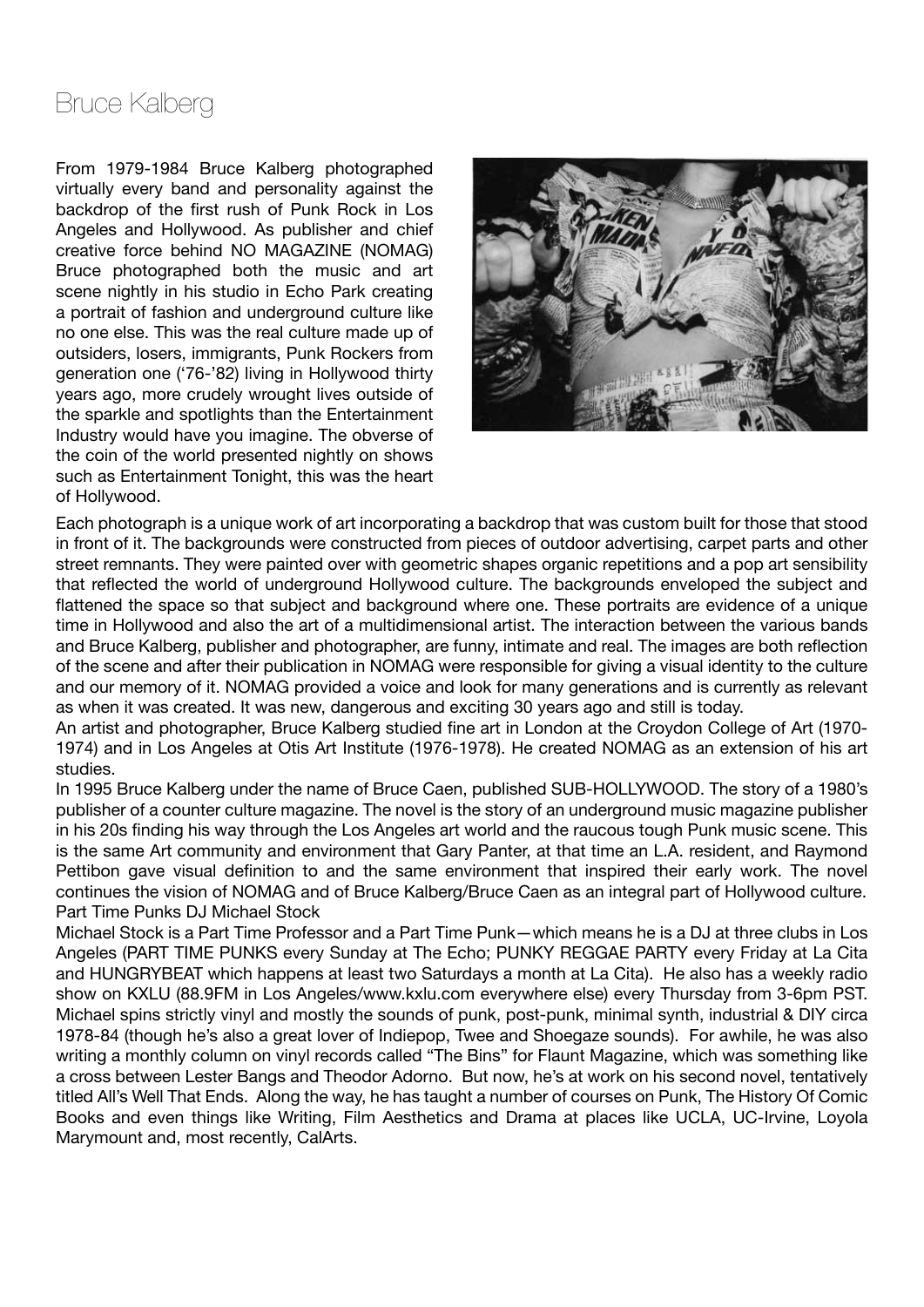#### Anne Lefèbvre

Born in 1963 in Boulogne-Billancourt.

From 1973 to 1980 she lived in Belgium then in Portugal.

From 1981, she studies painting in Paris at the Ecole Nationale Superieure des Beaux-Arts.

Since1988, she participates in solo and collective exhibitions: Centre Georges Pompidou (F), Museum P.C.B.K Hasselt (B), Museum Nicéphore Niepce (F), 'bains connectiv' (B), Karl Hofer gesselschaft Berlin (D), Musée de la machine à eau (B) and is represented by the gallery 'zero l'infini' during the Art-Paris fairs, Art-Brussel, Artissima.

Parallel to her photography she makes books on artists. Since 1995, she has been teaching pottery to young people, and these last few years, organises book workshops.

(Lyon, Dôle, Paris, Valence).

*For the project 'Outsider Land' Anne Lefebvre presents a series of pictures entitled 'Copycat' on the imitation and imposture in photography, collage and painting.*

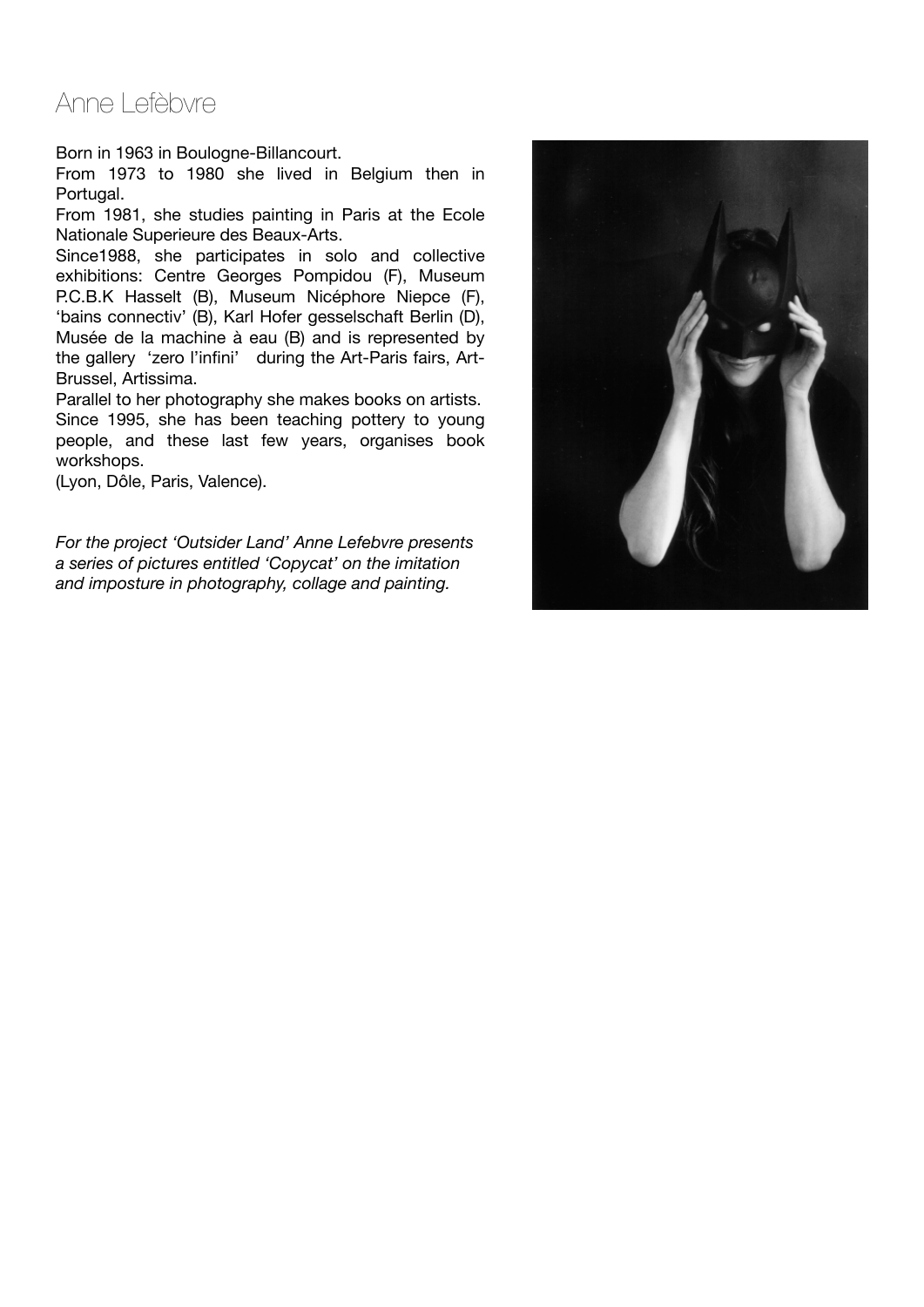#### Jochen Lempert

Born in 1958 in Germany.

He studied biology at the Friedrich-Wilhelms University in Bonn in Germany during the 1980s. Since 1990 he has been working as a, artist and photographer.

With his long training in biology, Jochen Lempert has kept the habit of observing real things in all their facets, of looking at them under a bright light, weighing them carefully and truly 'feeling' them. Since he has been a photographer, he has also acquired the means of letting himself be surprised in an uninterested way, of not trying to understand: from day to day sharpening his capacity of amazement, as it is through observation or even contemplation that he can be surprised. And it is in this way that he awaits the animal presence where it is the most furtive: in the urban environment in particular. His photographs blur the frontiers between life and death, fiction and reality, playing on our perception of things and nature.

He lives and works in Hamburg, Germany.

Selected latest exhibitions:

- 2004 Exhibition at the Gallery Sabine Schmid, Cologne Ex-In, Gallery Fotohof, Austria, Gallery Maeght, Spain
- 2005 Museum for Contemporary Art, Siegen Galerie Nomadenoase, London
- 2007 LimArt, Tokyo
- 2009 Centre of Contemporary Art of Kerguéhennec in Bignan
- Selected publications:
- 2005 Schwärme, in: transversale Nr 1, München
- 1997 365 Tafeln zur Naturgeschichte, Bonner Kunstverein (ed.), Bonn
- 2002 Natürliche Ressourcen, Comtainment, Cologne Physiognomische Versuche, hg. v. Reiner Speck, Cologne

*The project 'Outsider Land' shows her photographs that confuse the borders between life and death, fiction and reality, playing on our perception of things and nature.* 

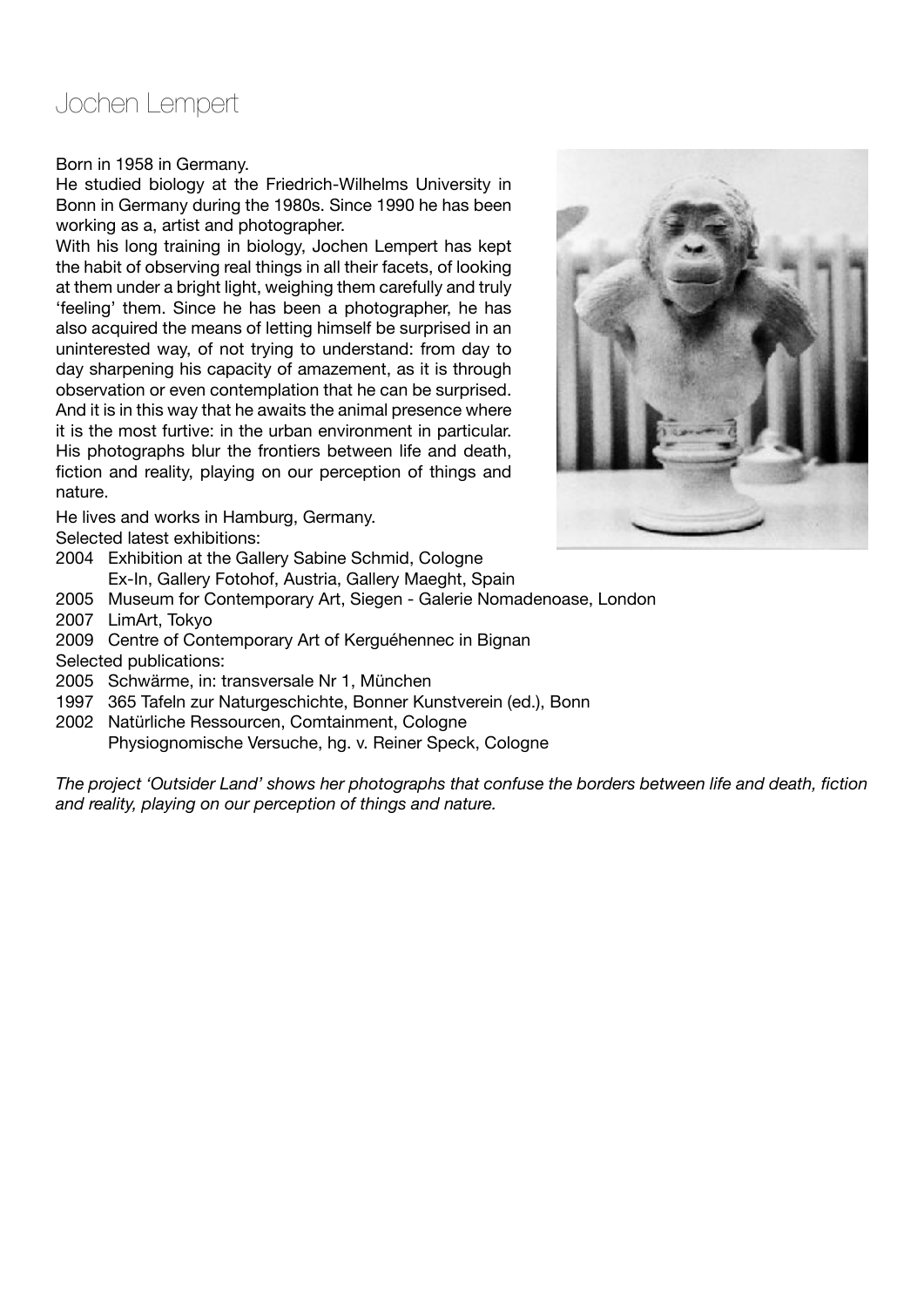## Boris Michaïlov

Born in 1938 in the former Soviet Union, he lived and worked for several decades in the town where he was born, Kharkiv, in the Ukraine.

He trained as an engineer and taught himself the practice of photography. Today he is one of the most well-known and successful photographers, having actively worked during the Soviet era. His work is very much influenced par Concept-Art and social and documentary photography. At the end of the 1960s, he had his first exhibition. When the KGB found nude photos of his wife, he was forbidden to work as an engineer so began to work on photography full time. He made a series of scenes from daily life. His most famous work during this period (1968-1975) was the 'Red Series'. His works are often critical elements of the existing political situation.

In 'Klebrigkeit', in 1982 he added texts like writings for a diary. His works are 'Case Histories' which study the consequences of the break down of the Soviet Union for the people who live there, like his series of photos of homeless people. More than 500 photographs show the situation of people who, after the break down of the Soviet Union were not able to enter a system of social security. For several years now, he has been living in Berlin where he realised another series on people living on the fringe of society, which he showed for the first



time in 2004. His photos, sometimes surprising, sometimes disturbing, make up true documentary accounts about a society where only art allows you to survive repression and escape the restrictions of daily life. He says himself that he 'hurries to laugh at everything for fear of being obliged to cry'.

These last few years he has increased his publications and international exhibitions.

*Selection of the latest exhibitions:*

*2009 Ça me touche, les invités de Nan Goldin, RIP Arles*

*2006 Bereznitsky Gallery, Berlin*

*2005 Galerie Ilka Bree, Bordeaux, Centre de la Photographie, Genève, Institute for the Humanities,* 

*University of Michigan, Ann Arbor, USA (solo), «Look at me I look at Water», Centre de la Photographie, Geneva (solo)*

*Selection of publications:*

*2005 Case History, by Boris Michailov, Scalo éditions*

*2006 Yesterday's Sandwich, collective work, Phaidon Press,* 

*2005 The Hasselblad Award 2000, Gunilla Knape, Scalo éditions* 

*2005 Look at Me, I Look at Water...or Perversion of Repose, by Boris Michailov, éditions Steidl*

*The project 'Outsider Land' presents the very direct way Boris Mikhailov tackles reality on the edge of society and his critique of the 'beauty mask' projected by the capitalist way of life in the post-Soviet society.*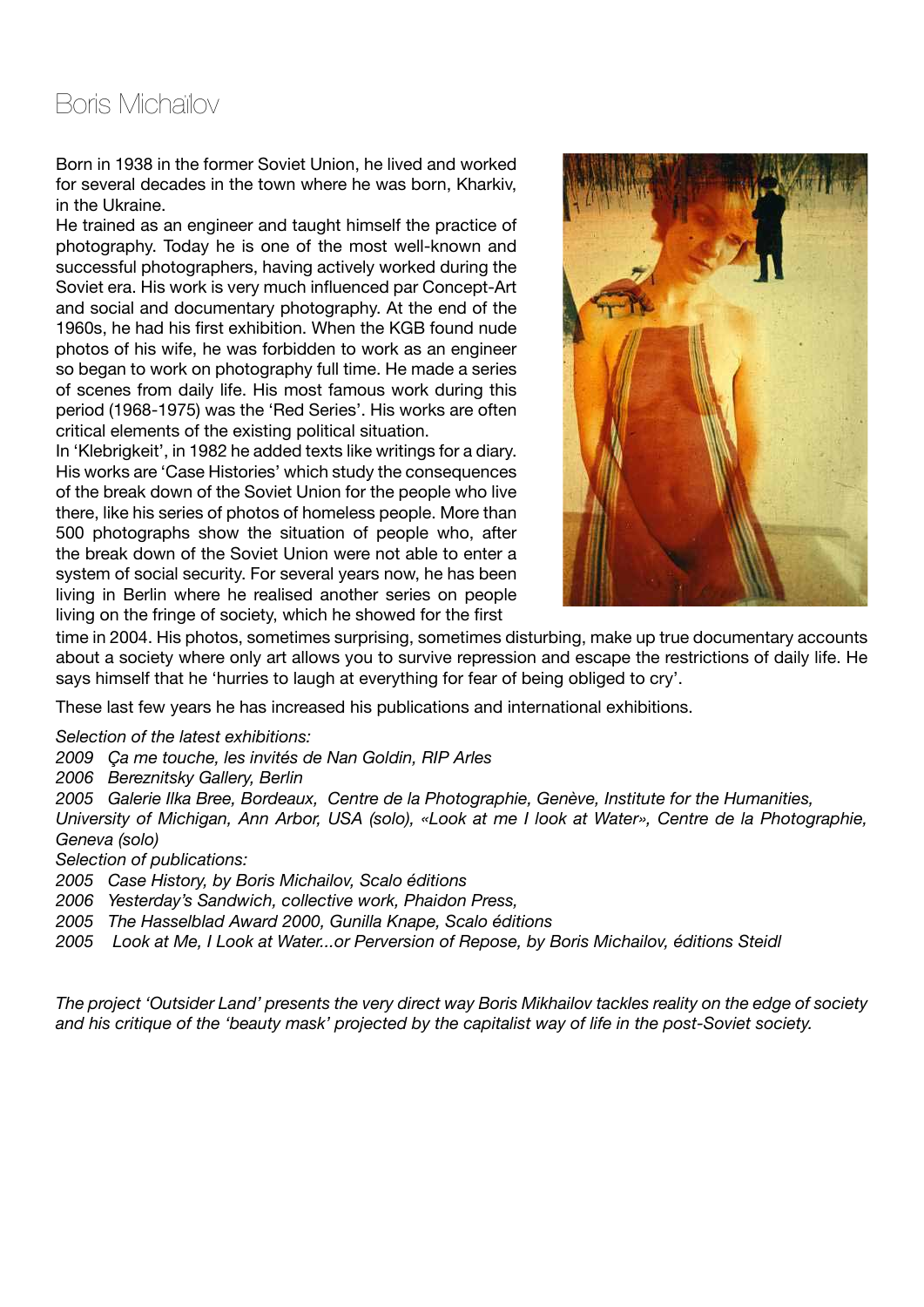#### Juli Susin

Born in 1966 in Moscow.

1980: leaves the Soviet Union with his family and settles in Berlin. In 1984 he moves to Paris.

1885-89: studies at the Ecole Nationale Supérieure des Beaux Arts de Paris.

1988: solo exhibition of drawings in Paris in the Galerie du Roi de Sicile and collective exhibition in the Chapelle de Saint Augustin.

1989: in a house in Montreuil-Sous-Bois with Véronique Bourgoin creates a place where many projects with international artists are organised.

1996: publishes a book of drawings 'Inukshuk' and creates the 'Fabrique des illusions' which publishes art books.

1995: founds with Véronique Bourgoin the photographic workshop Reflexe where, until 2004, he teaches and directs publications.

2000: in association with Roberto Ohrt, a writer from Hamburg creates the Silverbridge project. The aim of Silverbridge is to create and make projects in collaboration with artists and to invent new ways of presenting them in the publication of artists' books and art collections. Since 2000, within the framework of Silverbridge, Juli Susin has worked with Jason



Roadhes, Andreas Hofer, Gianfranco Sanguinetti, André Butzer, Jonathan Meese, Ralph Ramney, Kai Althof and others.

In 2005, he publishes a review 'Matiere Première'. He continues his personal work of scultpure, photography. Now lives and works in Paris and Berlin, as well as in Albissola, Italy, for a project of sculpture in ceramics.

Selected latest exhibitions:

2009 Le Brouillard du Dr. Céramique, curator Silverbridge, with Jonathan Meese and Juli Susin - Jean Claude Binoche, Paris. - Tin Time Trace, LA Art Center, Los Angeles, USA - Magic Trick - NYPH, Photo Festival, New York, USA

2008 LA in Fire, curator Silverbridge et CIA, Gallery David Lawrence, Los Angeles, USA EU Women, City of Women, curator Véronique Bourgoin, Centro de la Fotografia, Almeria, Spain NYPH, Photography Art Fair, New York, Ideal Glass Gallery, New York, USA - Good Night Mister Monte Cristo, CIPM, Musée de la Vieille Charité, Marseille, France

Selected publications:

- 2009 Hinten den Hugeln by Andreas Hofer.
- 2008 Summoning with Andreas Hofer
- 2006 Doctor No with Jonathan Meese, under the pseudonym of M.Susuki
- 2005 Matière Premiere n°1
- 2004 1724 with Jason Rhoades and Gianfranco Sanguinetti
- 1997 De la méthode, by Juli Susin
- 1995 Les fables d'une étrange lucarne with Véronique Bourgoin
- 1994 Autours de l'Erotisme, CIPM, Marseille France Revue du Nickel n°1 Paris
- 1994 Revue du Nickel n°2 with Tobias Hauser Berlin
- 1994-2004 Atelier Reflexe direction des publications
- 1989 1929 ready made after the publication by Man Ray
- 1989 -1996 Inukshuk, book of poetry with photographs and drawings.

*Between 1996-98 Juli Susin the night in the suburb makes photos in the east Paris on the way which lead of the house and his studio. This a unusual night-trawling show for the project « Outsider Land «.*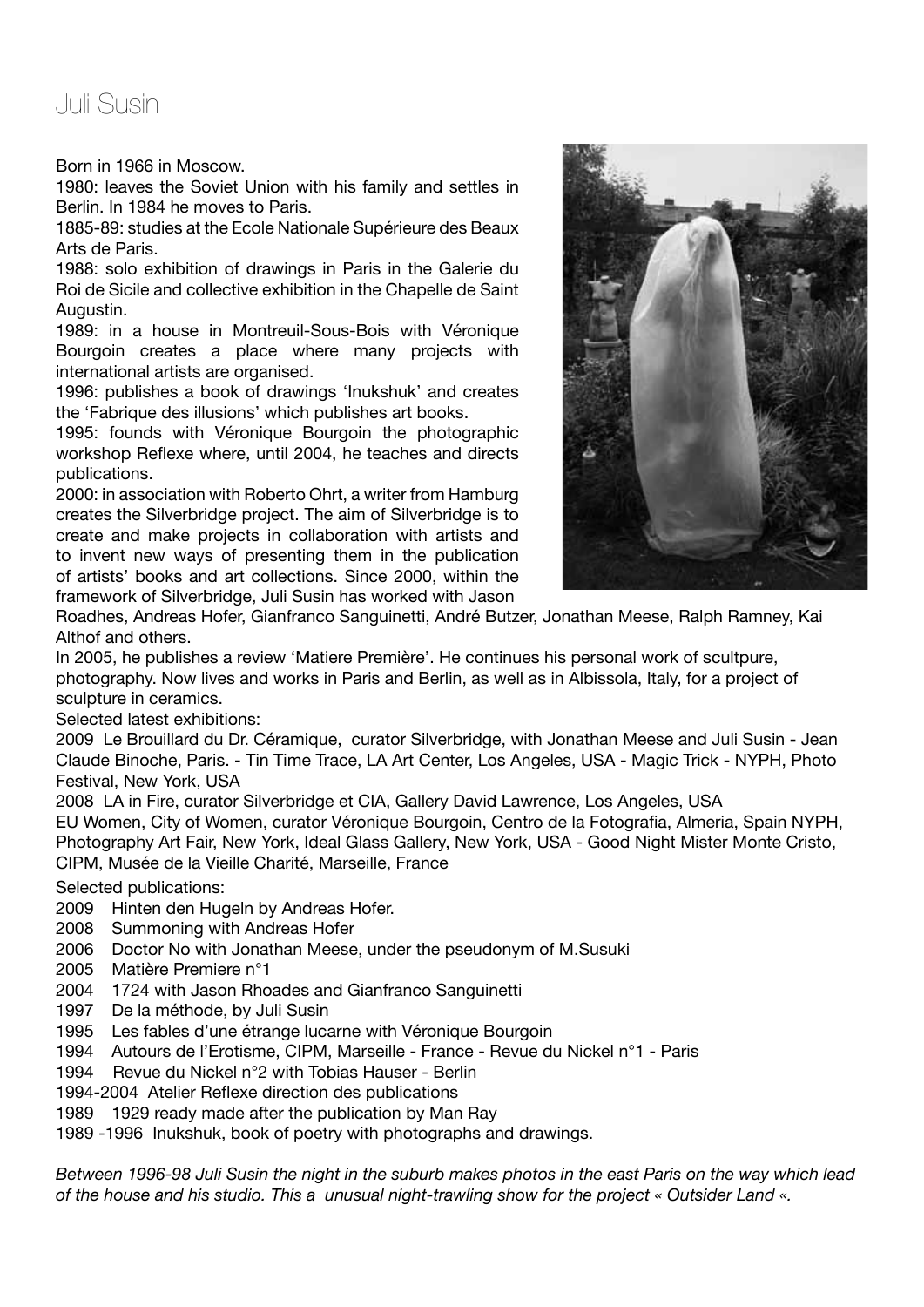#### Miroslav Tichy

Miroslav Tich, born on 20 November, 1926 in Notoice in Mähren (now Czech Republic), studied art at the art academy in Prague after WW II. He started off with drawing and painting until in the 60s photography became his main field of interest. Today he is still living in his hometown Kyjov, in the same little house not far from the market place where he has spent most of his life. Tich who wears strange clothes, has never worked and became slowly a complete outsider, which used to bring him into constant trouble with the so-called socialist state of Czechoslovakia.

All his technical equipment has been made by himself: several cameras, enlargers and all other things needed in the darkroom. The women and girls in his little town were his only theme. Later he also took some pictures of his tv-screen, when it was possible to watch the erotic films, shown by the more liberal Austrian ty-stations. Tich never made more than one copy of a negative, sometimes using coloured paper for a print, and then drawing a frame for his picture. In the Nineties he gave up taking photos because he became too old for walking around in his town.

#### *Selection of the latest exhibitions :*

- 2008 Centre Georges Pompidou, Paris
- 2007 City of Women, Fotohof, Austria
- Eu Women, Centro de Fotografia, Almeria
- 2005 David Nolan Gallery, New York Galerie Arndt & Partner, Berlin Kunsthaus Zürich

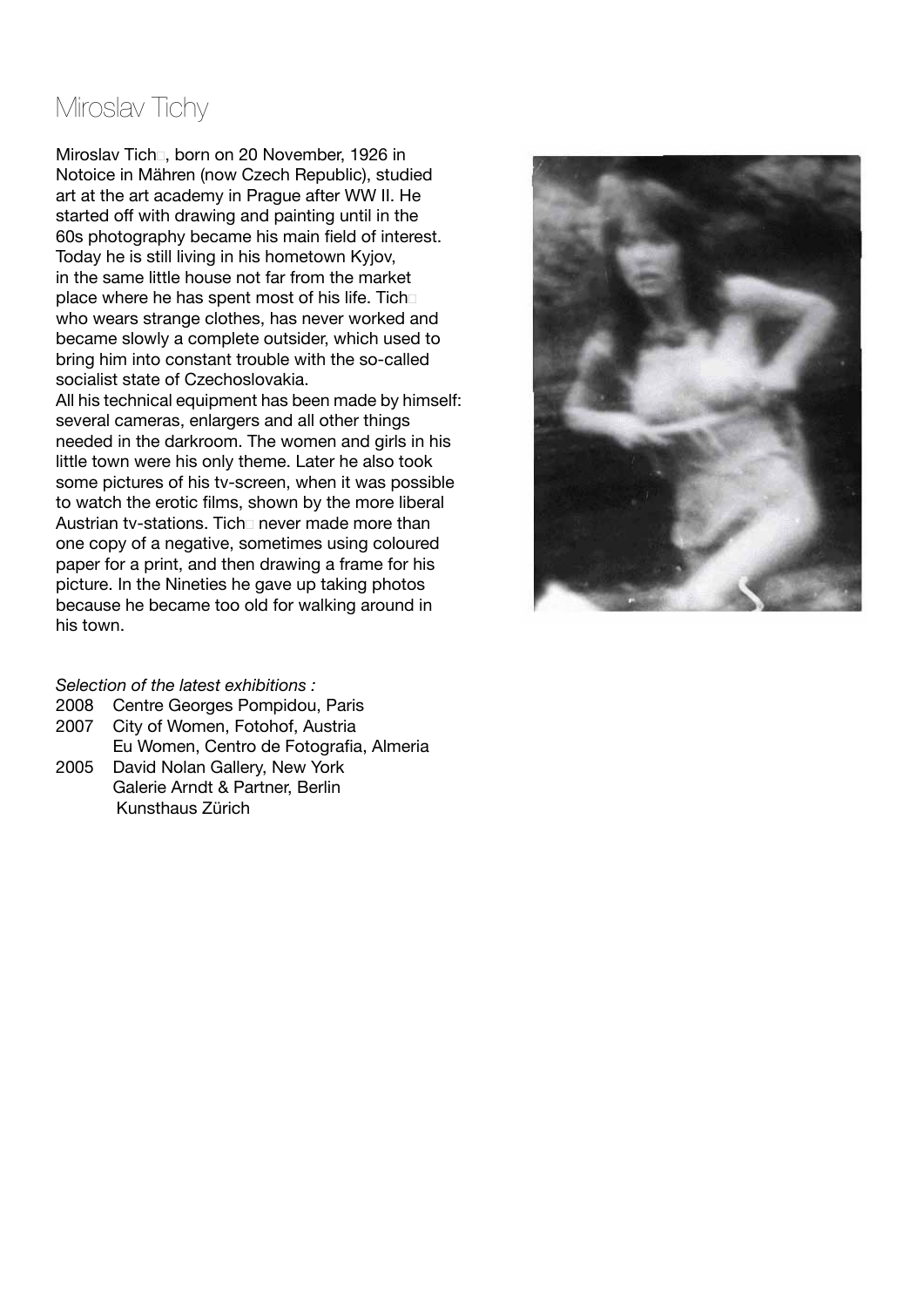# Photographers - Atelier Reflexe

#### Thomas Brosset

#### Né en 1971 en France.

Ethnologue de formation, il travaille actuellement dans le multimédia et le graphisme. Il pratique la photographie depuis plusieurs années et s'intéresse à la thématique de l'anonymat. Il rentre à l'Atelier Reflexe en 2003.

Ils participent a de nombreuses expositions collectives dans le cadre des projets de l'Atelier Reflexe

En 2008 - 2007 projet «EU Women» montré au NYPH, photo festival, New York, à l'Ideal Glass Galery, New York, au Centro Andaluz de la Fotografia, Almeria, Espagne, à la galerie Cobertura Photo, Seville, Espagne, aux RIP d'Arles lors des «Nuits de la Roquette», France, au Festival de film et photographie, Lodz, Pologne, aux Instants Chavirés, Montreuil, France

2004, «EX.IN» Galerie Maeght, Barcelone lors de la Primavera FotograficaParutions : "EX.IN" ouvrage collectif édité par Fotohof, «EU Women», edition Fotohof & Atelier Reflexe. En 2008-2009, il participe à l'Atelier du Livre d'Artiste à la Maison Populaire de Montreuil et réalise plusieurs éditions présentées lors des Foires Internationales du Livre d'artiste (Londres, New York, Paris).

Il vit et travaille à Paris.

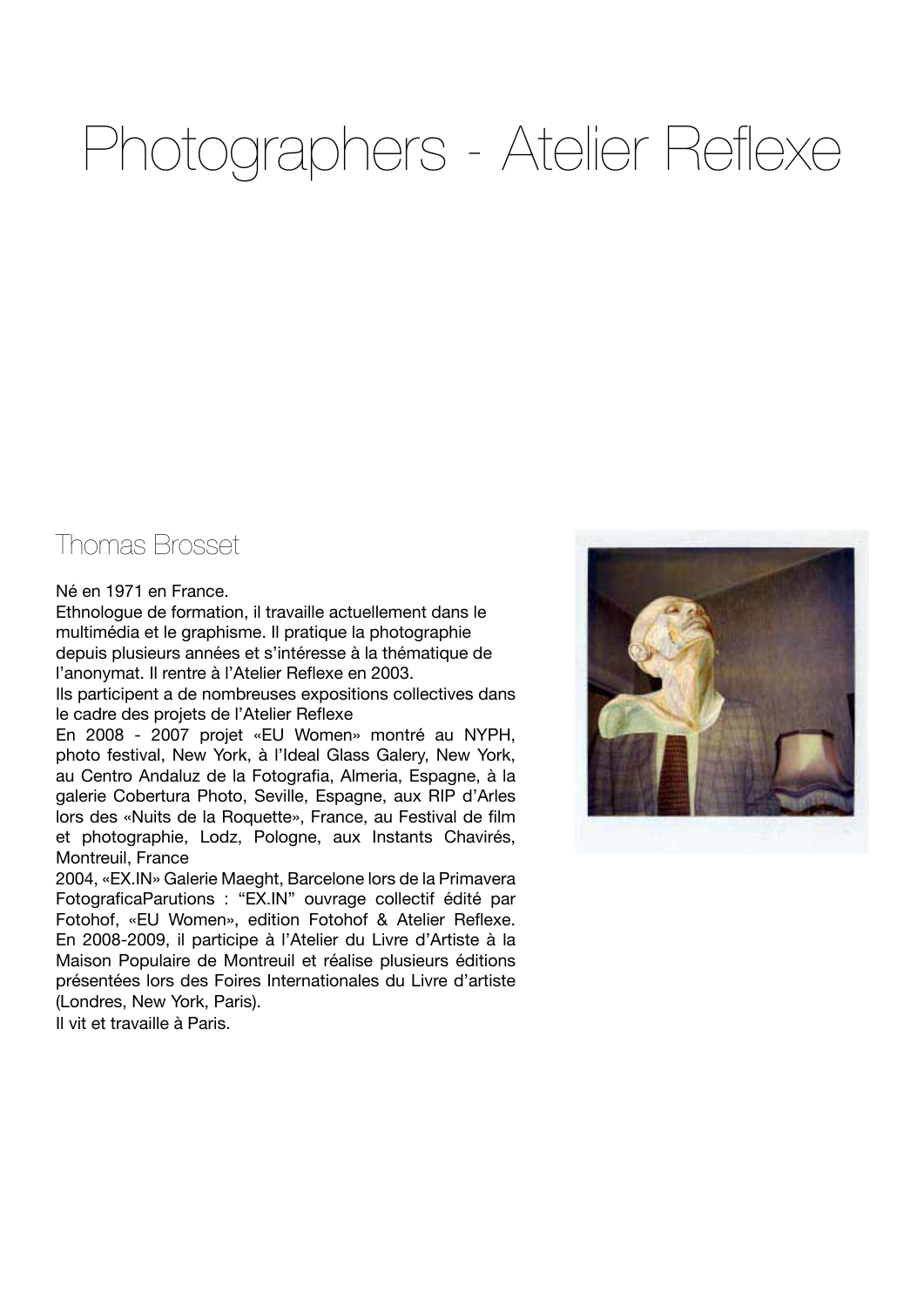#### Manuela Böhme

Née en 1978 en Allemagne de l'Est.

En 2006 elle obtient une Licence 3 en arts plastiques, option photographie à l'université Paris 8. Ensuite elle poursuit un stage à l'agence de photographe indépendant « Fotografie Franck», à Hambourg. De 2002 à 2004 elle est assistante photographe pour « Fotografie Hinrich Franck », à Hambourg.

Mon travail photographique se construit autour de mon enfance et plus particulièrement sur les dix premières années de ma vie. Je suis partie dans l'est de l'Allemagne rencontrer les personnes qui étaient importantes pour moi, tous ceux qui m'ont aidé à me construire personnellement : ma famille, mes anciens professeurs de l'école, les entraîneurs, mes amies de l'école maternelle ainsi que ceux du jardin d'enfance. J'ai retrouvé également les principaux lieux de mon passé. Certains endroits sont restés les mêmes, d'autres ont changé ou encore disparus semblable à des souvenirs qui s'estompent.



#### Sophie Carlier

Née en 1964 à Amiens, en France.

Depuis 2001, elle participe aux projets de l'Atelier Réflexe. En 2003 elle entre dans le collectif Le Bar Floréal.

Expositions (2006-2002) : "Que faisons nous ensemble?" expo collective du Bar Floréal à la MEP et à la galerie du Bar Floréal.

Expositions collectives dans le cadre des projets européens de l'Atelier Reflexe :

2008 - 2007 "EU Women", NYPH, photo festival, Ideal Glass Galery, New York, Centro Andaluz de la Fotografia, Almeria, Cobertura Photo, Seville, RIP d'Arles, Nuit de la Roquette, Festival de film et photographie, Lodz, Instants Chavirés, Montreuil

2004 "EX.IN" Galerie Maeght, Barcelone lors de la Primavera Fotografica;

2004-2001 Expositions colllectives Reflexe et projections : "Self women" au Studio 14, RIP-Voies Off d'Arles, Flèche d'or café, Confluence, Paris, Fotohof, Salzburg. En 2004 elle participe à une exposition à l'Institut Goethe de Tbilissi en Géorgie.

Parutions (2007-2002) : "Photographie", le bar Floréal édition Créaphis, "EU Women", edition Fotohof & Atelier Reflexe, "EX.IN" ouvrage collectif édité par Fotohof, couvertures de

roman Folio Gallimard et Stock, Minotaure, Courrier International, Photo nouvelles, Elle, Psychologie magazine, Télérama sortir, brochure pour le ministère de l'éducation nationale, Agenda photo 2003, Berlingske Tidende (quotidien danois), le Figaro, Libération, Zurban. Différents projets en Russie, dans le Caucase. Série de portraits et reportage en cours sur les réfugiés tchétchènes en France.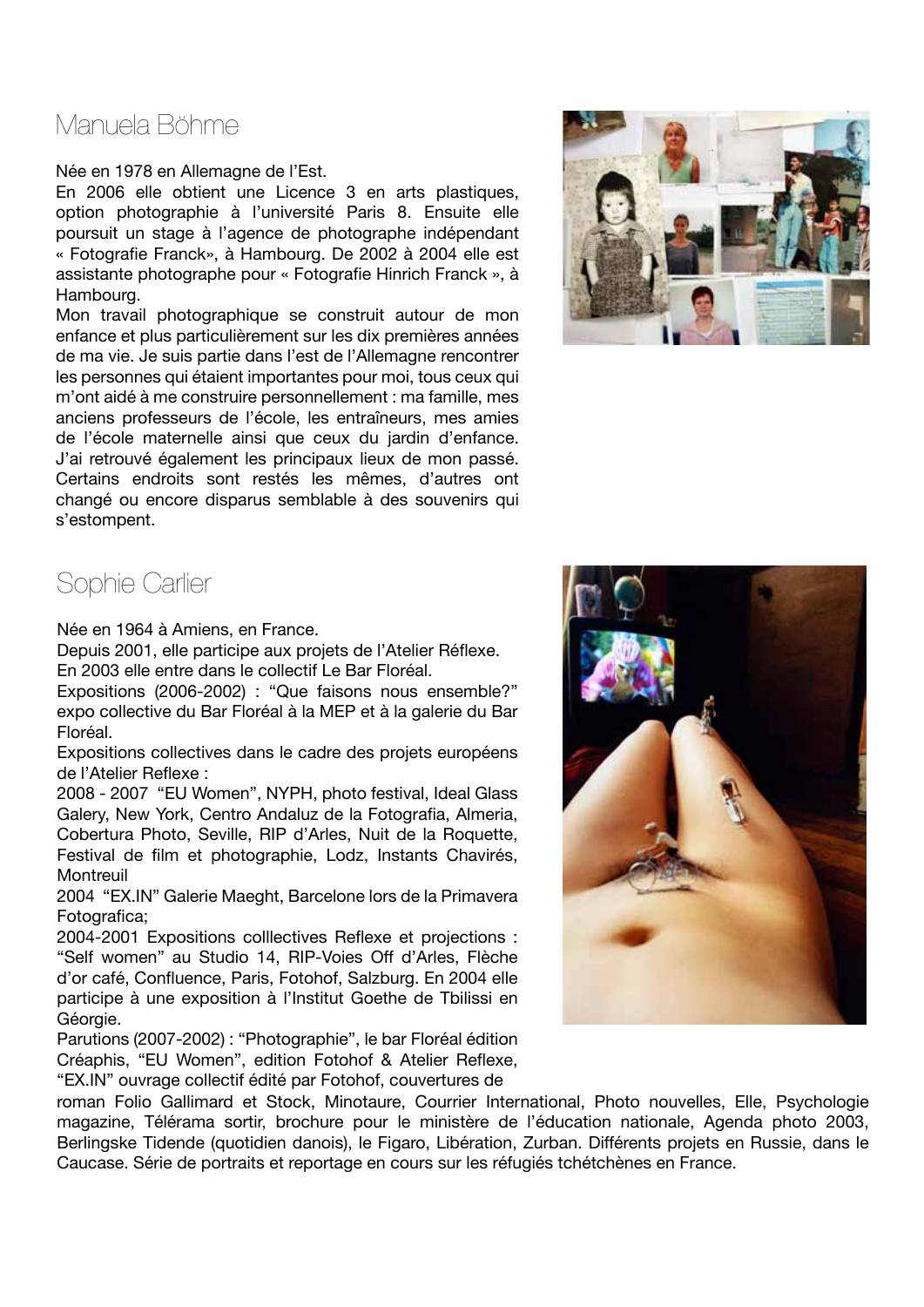### Josquin Gouilly Frossard

#### Né en 1980, à Paris.

Il suit entre 2003 et 2006 les cours de photographie de l'Atelier Reflexe dirigé par Véronique Bourgoin, pendant lesquels, il y rencontre des photographes tels que Anders Pertersen, Antoine D'Agata, Jh. Engström, Nina Korhonen lors de workshops et résidences. Ces workshops donnent lieu à des expositions collectives en France et à l'étranger ainsi qu'à des éditions limitées réalisées par l'Atelier Reflexe. En 2004, il suit le projet « Ex-In » regroupant des artistes et étudiants européens pour des expositions à Paris, Vienne et Barcelone. Une édition Silverbridge et Fotohof est réalisée avec le soutien de la Communauté européenne.

En 2005, il est assistant au service production de l'agence Magnum à Paris. En 2007, il part vivre à New-York où il mène un travail photographique personnel et débute un projet sur les Etats-Unis. L'année suivante, il retourne à New-York avec deux amis artistes parisiens pour continuer son projet et documenter une traversée de New-York à San Francisco en voiture. Il travaille à Paris comme photographe free lance et poursuit son projet sur les Etats-Unis.



#### Philippe Gerlach

Born in 1982, in Germany

Expositions individuelles

Tonight this one's for us, KAPU, Linz 2006 2007 : Trouble Everyday, Galerie an der Universität, Linz; Gosia, Claire de Rouen, 2008 : London Gosia, Galerie Simone Feichtner, Linz

2010 : Gosia, Austriackie Forum Kultury, **Warschau** 

Expositions collectives (sélection) 2006 : Tiny Vices, Spencerbrownstone Gallery, NYC, German Youth Photography

Prize, Photokina, Cologne; Tiny Vices, Studio Bee, Tokyo, B Store, Fashion Week Londres 2007 : Tiny Vices, Colette, Paris; Youth in the Countryside, Photofestival Arles; Tiny Vices, The Gallery, Londres; Tiny Vices, Proyectos Monclova, Mexico City

2008 : Various Photographs, NYPH Photofestival, NYC; Ich habe nicht genug ihr matten augen, Universal Cube Spinnerei, Leipzig

2009 : nofound/bedroom, Galerie Mycroft, Paris; Vice Photo Exhibition, theprintspace, Londres; Vice Photo Exhibition, Galerie Chappe, Paris

2010 : LOVE-1, Love-Projectspace, Vienne; Triennale 1, Landesgalerie Linz Commandes :

OK Center, Linz - Landesgalerie Linz - Spitz Hotel, Linz - Vice Magazine, NYC, Berlin, Vienne, Londres GEO Wissen, Hamburg - Kilimanjaro Magazine, Londres - Used Future, Basel - Bstore, Londres - Vague Paper, Londres

Filmes (avec Stefan Kushima):

Videodrone 02 , Modem Gallery, Debrecen , Hongrie 2008 / Triennale, Künstlerhaus, Vienne 2010 Current Shot 01, Transmediale Berlin 08, INDIE Lisboa 08, Diagonale Graz 08, Aurora Norwich 08, Distribution: sixpackfilm.com

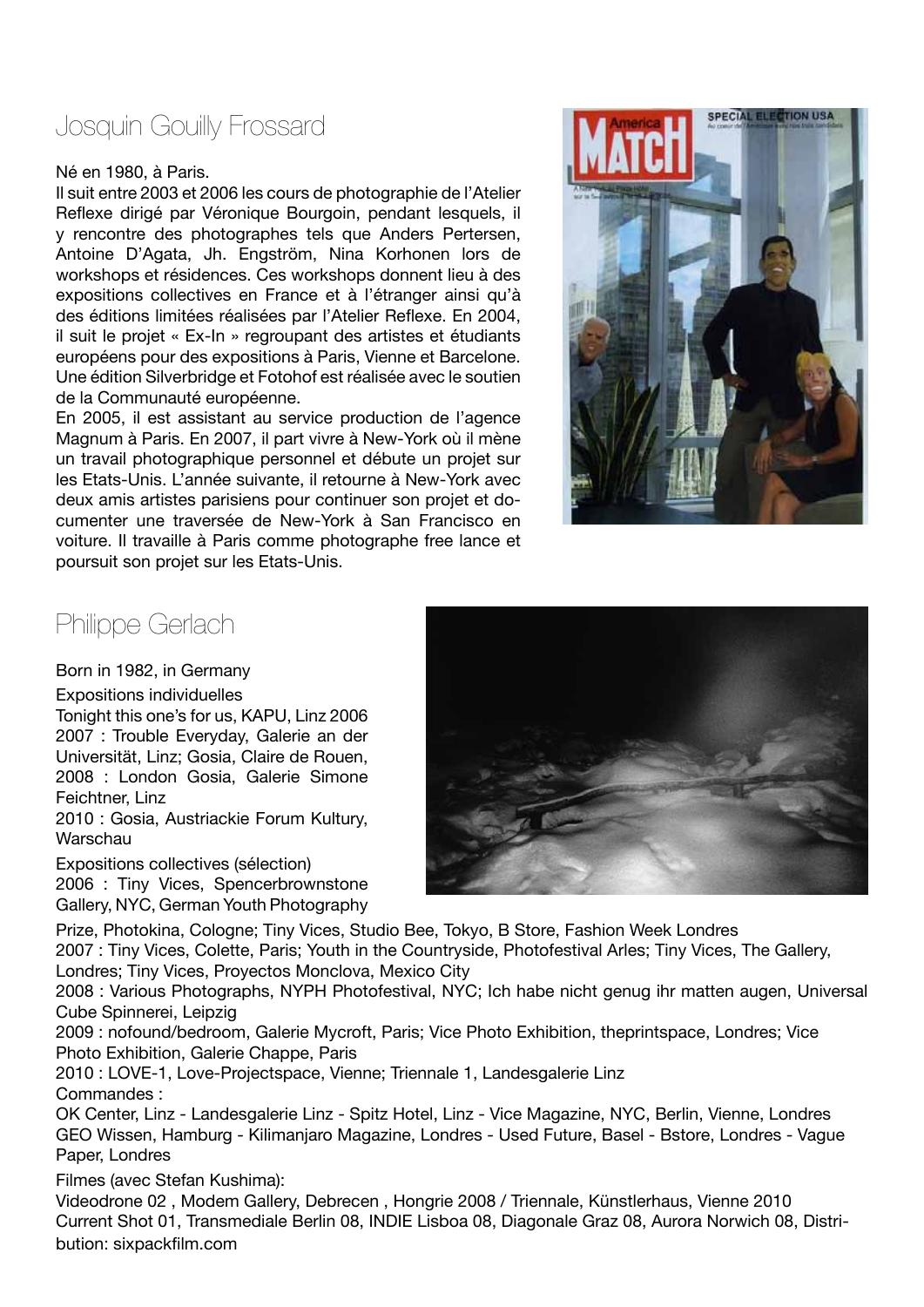#### Sandra Schmalz

Née le 23 mars 1978 en Allemagne de l'Est.

Formation universitaire

2000 – 2006 Diplôme de design avec mention très bien Maîtrise de communication visuelle université du Bauhaus à Weimar, Allemagne

faculté de communication, art et design

2004 – 2005 Ecole des beaux-arts supérieure, Toulouse, France, programme Erasmus

1999 – 2000 Etudes de philosophie, histoire moderne et histoire de l'art, Université Friedrich Schiller à Iéna

1998 – 1999 Etudes de philosophie, histoire et histoire de l'art Technische Université à Berlin

Expériences professionelles et stages

2009 Membre de ParisBerlinFotogroup



2006 Graphiste freelance, «H5», Paris - Stage dans le domaine du graphisme, «H5», Paris

2002 – 2003 Stage dans le domaine du graphisme, «Jung von Matt», Hambourg

1999 Stage dans le domaine de la photographie, Juliane Jaß, photographe à Berlin

1997 – 1998 Stage dans le domaine de la pépinerie, préparation pour les études de paysagiste

Prix

2009 Coup de cœur de la Bourse du Talent 38 - Distinction du festival F/Stop Leipzig - Prix de la Jeune Création - Préseletion de Festival International de l'Image Environnementale **Expositions** 

2009 « 1989-2009, 20 ans depuis la chute du mur », Galerie de L´œil ouvert, Paris - « Portrait avec façade », Jeune Création 2009 au CENTQUATRE, Paris - « Intervention » et « Portrait avec façade », Projection du ParisBerlin>fotogroup, Arles - « Mur », Projection au Festival International de l'Image Environnementale, Arles - « Portrait avec façade », Nuit de la Photographie contemporaine, Paris - « Portrait avec façade » kunsthaus-erfurt, Erfurt

2007 « Mûr », Atelier der Garten, Berlin - «Mûr», Galerie Eigenheim, Weimar - « Mûr », La Bellevilloise, Paris - « Mûr », Comptoir du Marais, Paris

2006 « Coming Home », Kulturhof Krönbacken, Erfurt

Parutions

2009 Tsugi Magazine . Serie « Portrait : Livre de h5 » - Beo Magazine . Serie « Les Coutumes » - PhotoNews Serie « Portrait avec façade »

2008 Beo Magazine . Serie « Trois Pièces »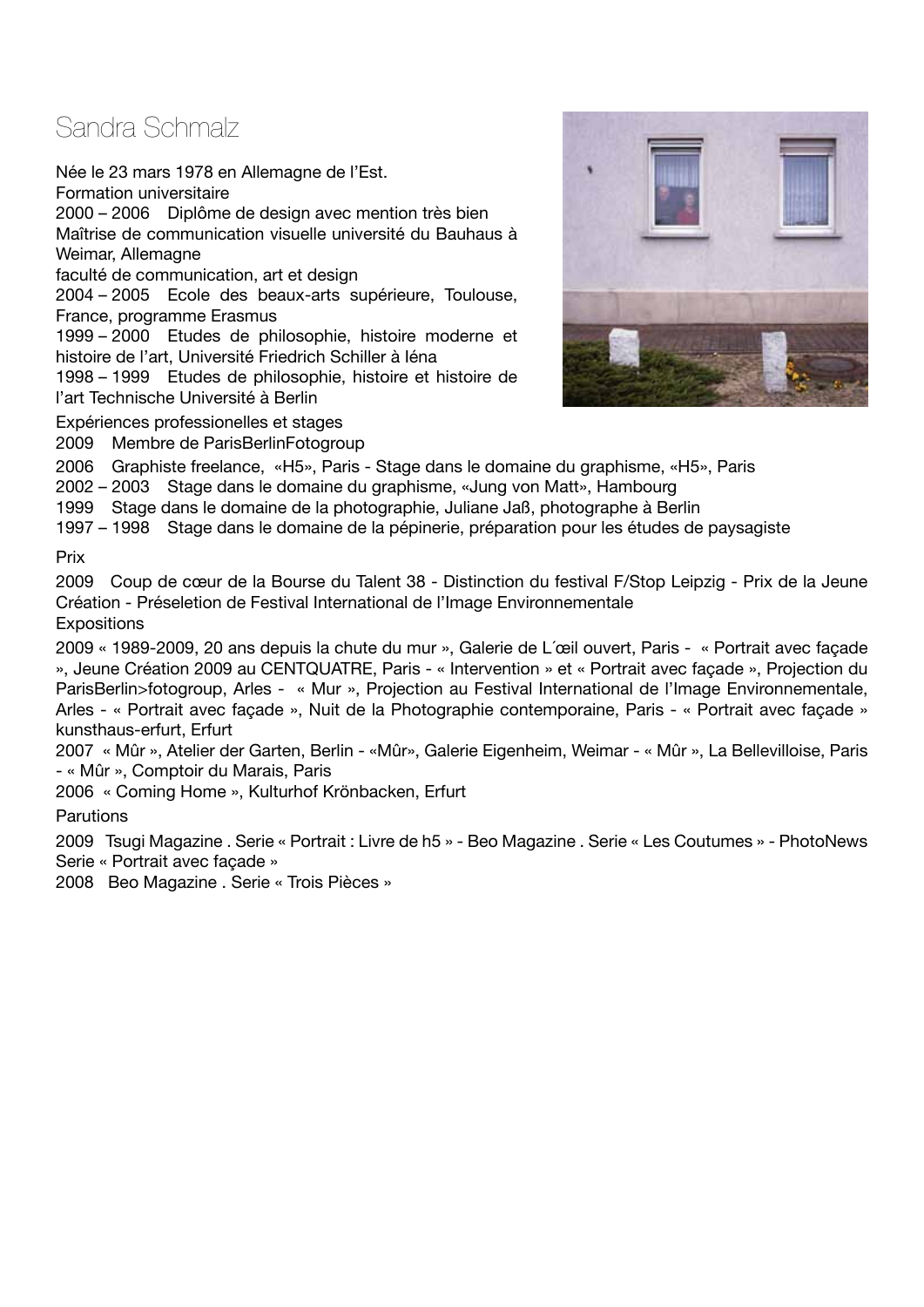#### Sarah Toumayan

#### Née en 1976 en France.

Elle commence l'Atelier Reflexe en 1999 et y participe activement pendant 4 ans. Elle voyage et vit plusieurs années à l'étranger puis revient s'installer à Paris.

Sa recherche photographique tente de percer les mystères du sens « d'être et avoir » et de la représentation du passé composé.



#### Margot Wallard

#### Né en 1978 à Paris.

Dès 1997, elle s'investit dans le milieu alternatif parisien, elle organise des expositions et anime des ateliers de création photographique.

Elle réalise une série de photographies sur les Raves Parties dont une rétrospective a été présentée à la Heart Galerie à Paris, en 2004. En 1998, elle intègre l'Atelier Reflexe, où elle y aborde la recherche photographique comme expression artistique. Dès 1999, elle participe chaque année au programme d'expositions, de projections et d'éditions dirigés par l'Atelier Reflexe : durant les Rencontres Internationales de la photographie d'Arles, elle organise des " projections sauvages " dans toute la ville, ses photographies sont exposées à la galerie Jean-Pierre Lambert, galerie Marion Meyer, Confluence, Studio 14 à Paris ; dans le cadre des deux projets européens : « Ex In », sur l'espace public - l'espace privé, ses travaux ont été publiés par les éditions Fotohof et exposés à la galerie Maeght de Barcelone ; pour le projet « EU Women » sur la femme en Europe, ses photographies sont présentées en Autriche, Espagne, France et Pologne et publiées dans une édition collective par Fotohof & Atelier Reflexe. Elle puise son inspiration pour ses images dans son quotidien et au cours de voyages à travers le monde. Elle vit à Paris.

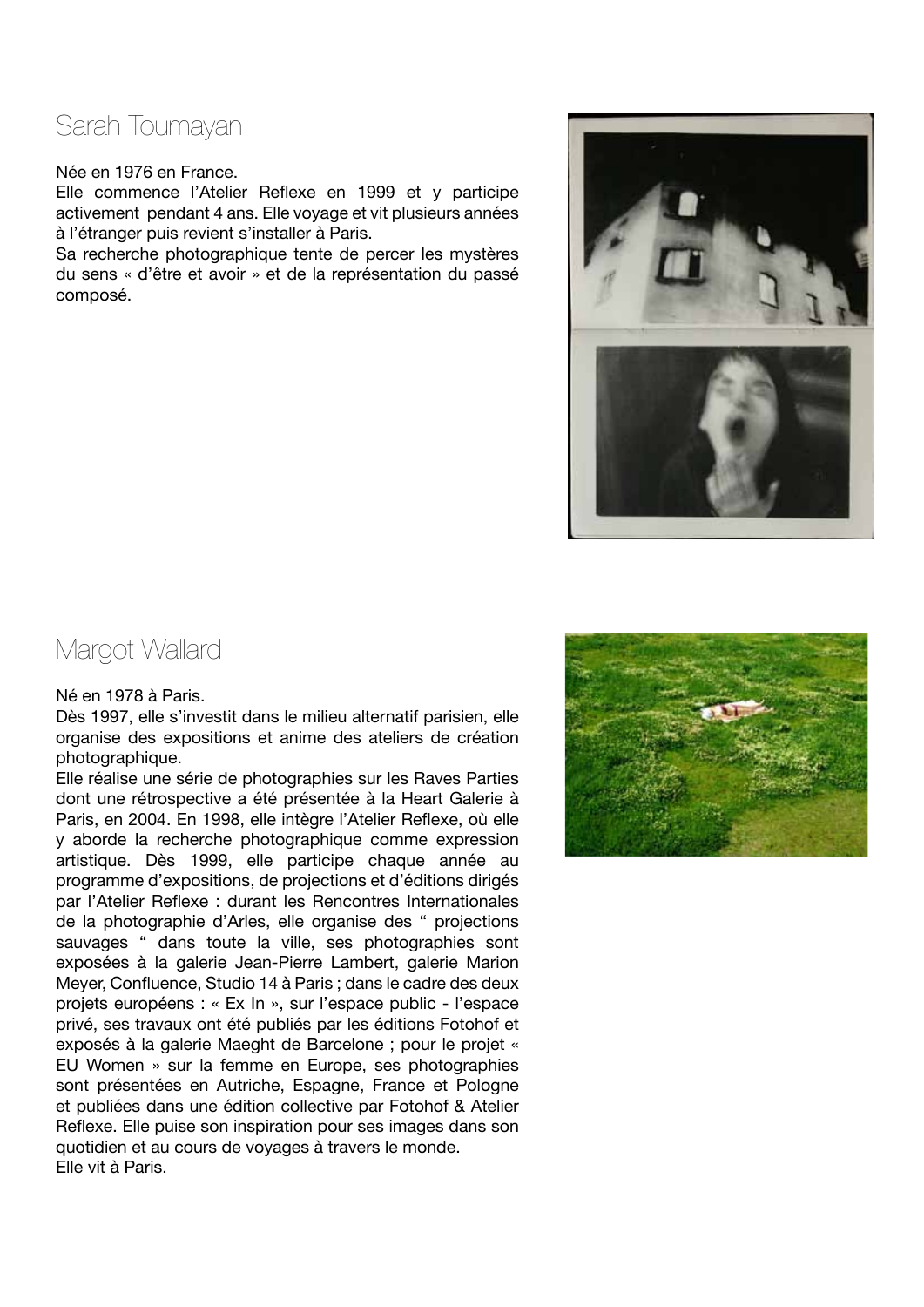#### American correspondent - Ideal Glass Gallery

# Morgan Willard

#### Born in 1948, in New York.

Co-wrote and starred in Saint Hollywood, a 'shock-opera' about the blessed and damned of 'La La Land' at the Edinburgh Fringe Festival. Morgan recently screened his award winning short films at the Havana International Film Festival, opening the Festival de Cine Pobre with his film, Confessions of a Filmaholic. His comic personal documentaries, screened in festivals from Nashville, Tennessee to Milan, Italy, include Festival Fever, which won the Sony Visions Comedy Award, the Best Short award at t he Florida Film Festival and Best Short at the Ft. Lauderdale International Film Festival. Morgan has appeared in numerous indie features, on stage in comedy clubs in New York and Los Angeles, and as a celebrity guest on such radio programs as National Lampoon Comedy Radio. Morgan co-produced Babak Shokrian's feature, America So Beautiful, which opened in Paris, Los Angeles and New York. Other producing credits include the Broadway debut of The Runner Stumbles and Say Goodnight, Gracie off-Broadway, both directed by Austin Pendleton.

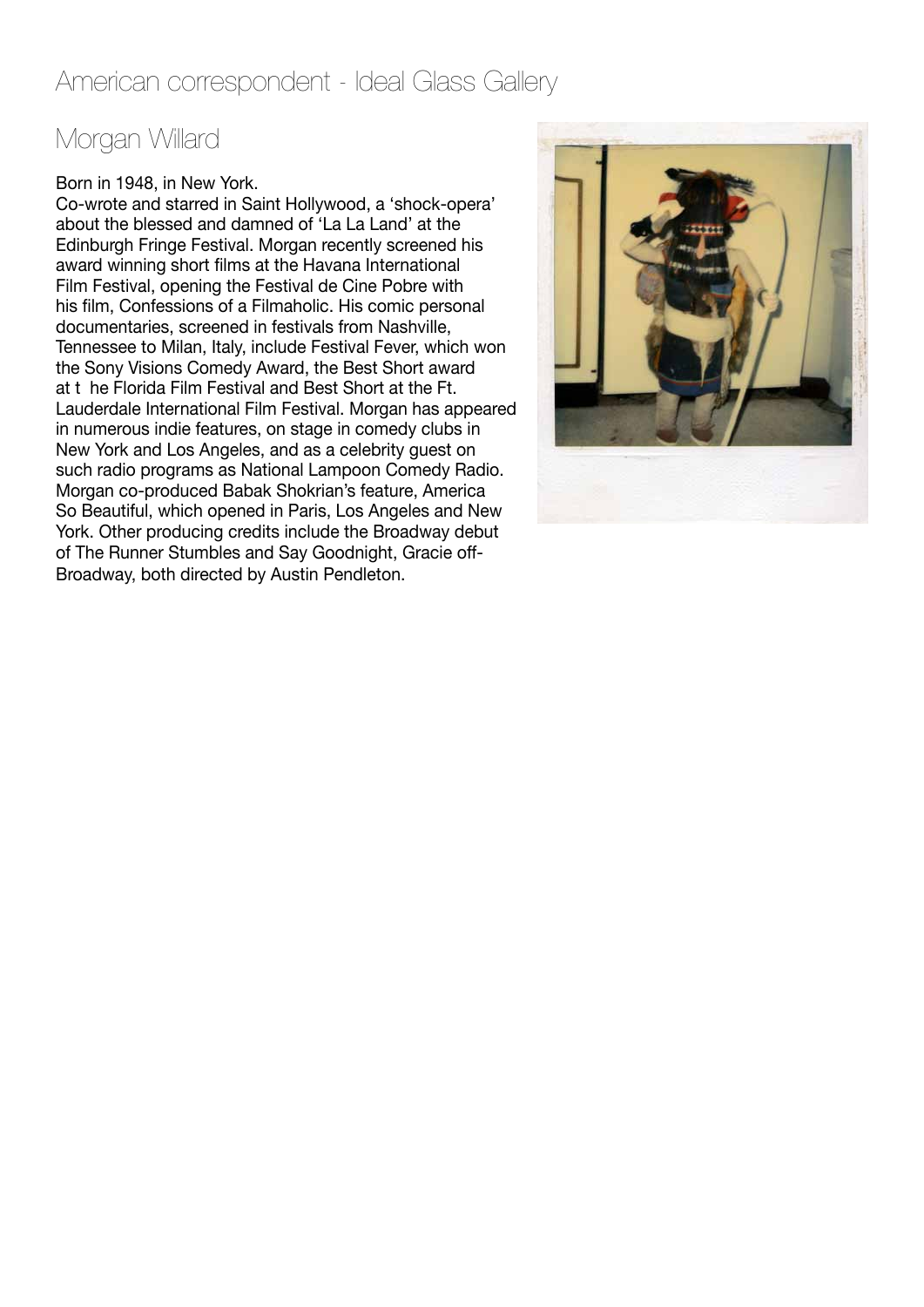#### Spanish correspondents - Cobertura Photo

# Rodrigo Gomez Reina

#### Né en 1962 en Espagne.

Licencié en droit Etudes partielles d'histoire de l'art. Réalisateur de cinéma et photographe autodidacte, il suit plusieurs ateliers de photographie avec Fernando Romero, Alberto Garcia Aliz, Alex Majoli,AntoineD'agata, F. Scianna... Sa photographie va l'ammener à « autodécouvrir » le monde plutôt que le montrer.

En 2006, il suit le workshop « EU Women » de l'Atelier Reflexe à Paris avec Véronique Bourgoin, Nina Korhonen, Rainer Iglar, Mat Jacob, Dirk Bakker... et participe au projet d'édition et d'exposition montrés au NYPH, photo festival, à l'Ideal Glass Gallery, à New York, au Centro Andaluz de la Fotografia d'Almeria, à la galerie Cobertura Photo à Seville, en Espagne, aux RIP d'Arles lors des «Nuits de la Roquette» avec l'Atelier Reflexe, aux Instants Chavirés à Montreuil en France, au Festival de Film et Photographie de Lodz en Pologne.



Il vit et travaille à Séville en Espagne.

#### Agustín Hurtado

#### Borne in Sevilla in 1967

Freelance Photographer since 1995. He has passed through various fields of Professional Photography: Media and publishing, Publicity, Show Photography and Film Stills.

A Highlight from his work in Film Stills is "Exils" a film by Toni Gatlif, winner of the Critics Award for Best Director at the 2004 Cannes Film Festival. In 2007 he documented the story of the West-Eastern Divan Orchestra tour, conducted by Daniel Barenboim.

During 2005 and 2006 he worked on a personal project "Bursts" about the fragility of the human mind in the Seville Psychiatric Penitentiary.

He has exhibited his work individually and in group exhibitions throughout many spanish cities.

VISIONARIS (Palma de Mallorca 2008) TRAFFIC at the CCCB (Barcelona 2008)

Contributor to the Andalusia French Agency VU